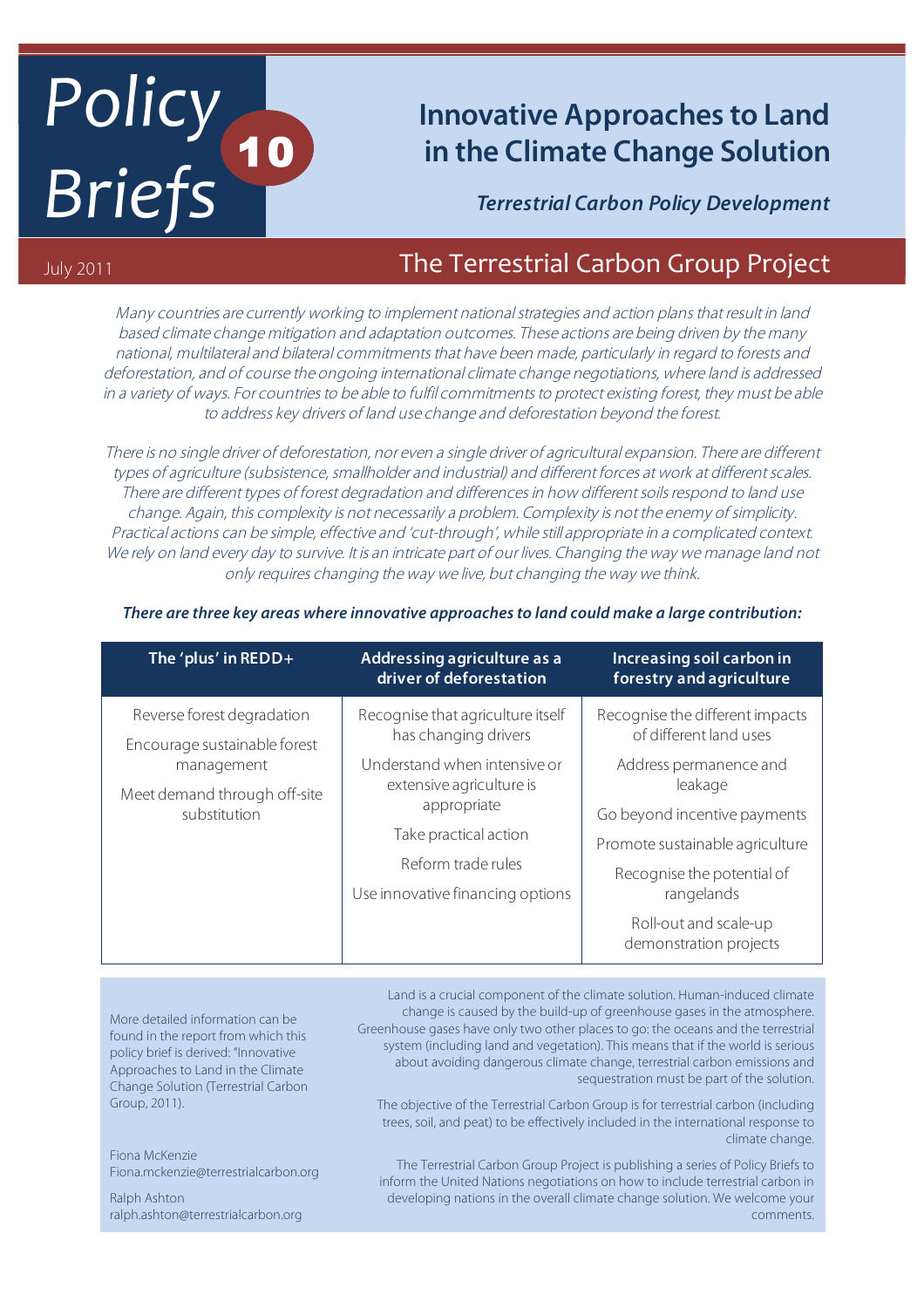The information, analysis, and recommendations presented in this policy brief draw on:

- Interviews with representatives from 8 countries and 10 intergovernmental organisations and research institutes from late 2010 to mid 2011
- Discussions amongst representatives from 11 countries and 8 intergovernmental and research institutes at the 'Innovative Approaches to Land in the Climate Change Solution: Terrestrial Carbon Policy Workshop', held from 29 to 31 March 2011 in Lusaka, Zambia and co-hosted by the Terrestrial Carbon Group and the Common Market for Eastern and Southern Africa (COMESA) with funding from the Gordon and Betty Moore Foundation
- Two documents prepared by the Terrestrial Carbon Group Project with funding from the Climate and Development Knowledge Network (CDKN): A 'State of Play' Assessment of Land Use in the International Policy Response to Climate Change; and A Compendium on Capacity for Implementing Land Based Mitigation: An overview of policy, institutional, economic, and scientific developments in twenty countries

## **1 The 'plus' in REDD+: Enhancement of forest carbon stocks, including sustainable forest management**

In this report, the 'plus' in REDD+ is taken to mean policy approaches and positive incentives on issues relating to sustainable management of forests and enhancement of forest carbon stocks in developing countries. This 'plus' is crucial. It will not be possible to achieve reduced emissions from deforestation and forest degradation, or forest conservation, without it. Global demand for timber is increasing. And timber remains an important alternative to more emission intensive materials such as steel (Profft et al., 2009). Finding ways to enhance forest carbon stocks in existing forests means either reversing forest degradation, implementing sustainable forest management and/or reducing pressure through off-site substitution of wood products.

#### **1.1 Reverse forest degradation**

As pressure from human activities such as agriculture need to be reduced to avoid deforestation, so too do human activities that lead to degradation. Forest degradation can be caused by a range of factors, including high impact logging fragmentation.

Strategies for reversing forest degradation will vary depending on the level of degradation itself. For minor degradation, allowing natural regeneration may be all that is required. For more severe degradation, the use of silvicultural techniques to accelerate tree regeneration or the active planting of new seedlings may be required (Sasaki et al., 2011). The most appropriate course of action will depend on the local context and the level of local participation.

#### **1.2 Encourage sustainable forest management**

So long as the world needs wood, better forest management will continue to be needed in order to enhance carbon stocks in existing forests. In the long term, sustainable forest management (SFM) strategies aimed at maintaining or increasing forest carbon stocks, while producing an annual yield of timber, fibre, or energy from the forest, are thought to generate the largest sustained mitigation benefit (Nabuurs et al., 2007). Options include: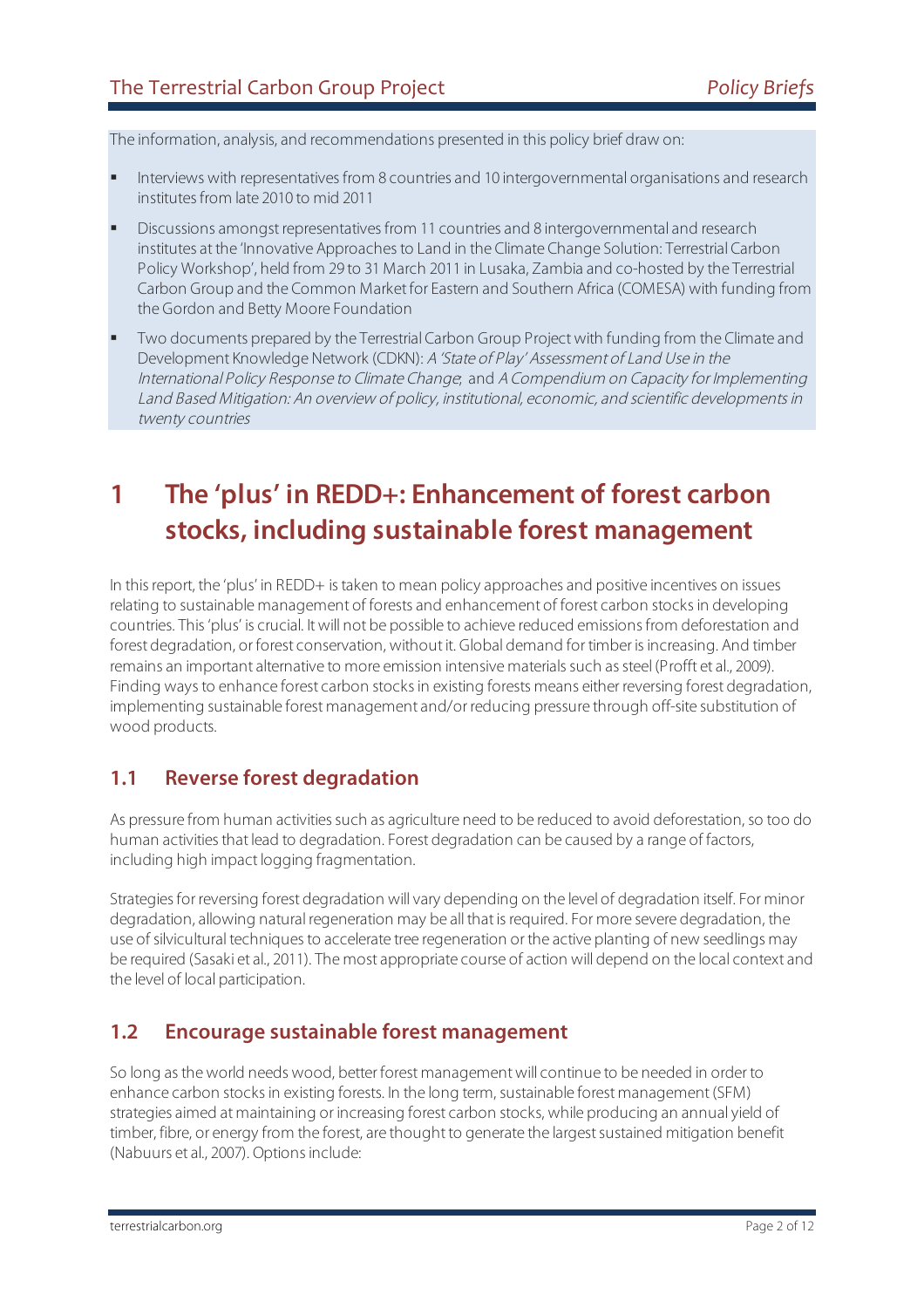- Combating low growth rates, stand yield and vigour through recommended silvicultural practices such as improvements in planting density, competition, control and thinning
- Concentrate harvests on a smaller forest area and meet timber needs through intensive management
- Legalise charcoal making in order to enable regulation and more sustainable production and management
- Rehabilitate degraded sites in arid and semi-arid lands by reducing overgrazing, improving household incomes and integrating forestry into overall land use management
- Use forest certification to encourage more sustainable forest management and manage international demand for timber, soy, beef and the impacts that this has on deforestation
- Encourage private-sector investment, as well as investment by and involvement of local and indigenous communities, other forest users and forest owners
- On a national scale, map standing forests and establish spatial zoning for different forest types and different uses

## **1.3 Meet demand through off-site substitution**

Another way to reduce pressure on forests is to meet fuelwood, timber and other demands elsewhere. An example includes tree-based land-use systems such as agroforestry. Examples of major agroforestry practices in tropical and temperate regions include (from Nair et al., 2009):

- Alley cropping (with fast growing woody species)
- Homegardens (with multistory combinations)
- **Multipurpose trees (such as fruit, fuelwood, fodder etc)**
- Shaded perennial- crop systems (eg. with cacao or coffee)
- Shelterbelts and windbreaks (to protect from wind damage etc)
- Silvopasture (trees integrated into livestock systems)
- **Riparian buffer strips (perennial vegetation)**

## **2 Addressing agriculture as a driver of deforestation**

Although REDD+ remains a very promising mitigation tool, its effectiveness will be limited without complementary measures to address agriculture as a driver of land use change, both within and beyond the forest. This is not least due to the resulting displacement that would occur of agricultural expansion from forest land to areas of other natural land cover (including cerrado, grasslands etc), in effect cancelling out 50% of the avoided deforestation emissions from REDD+ (Terrestrial Carbon Group, 2010).

#### **2.1 Recognise that agriculture itself has changing drivers**

Addressing agriculture as a driver of deforestation is complicated by the projected increases in global demands on land for food, fuel and fibre in coming decades. When trying to understand or anticipate drivers of land use change, it is too easy to come up with simplistic explanations of population growth, poverty or infrastructure. Between 2000 and 2005, the drivers of expansion shifted. DeFries et al. (2010) found that urban rather than rural population growth was associated with forest loss for this time. This is in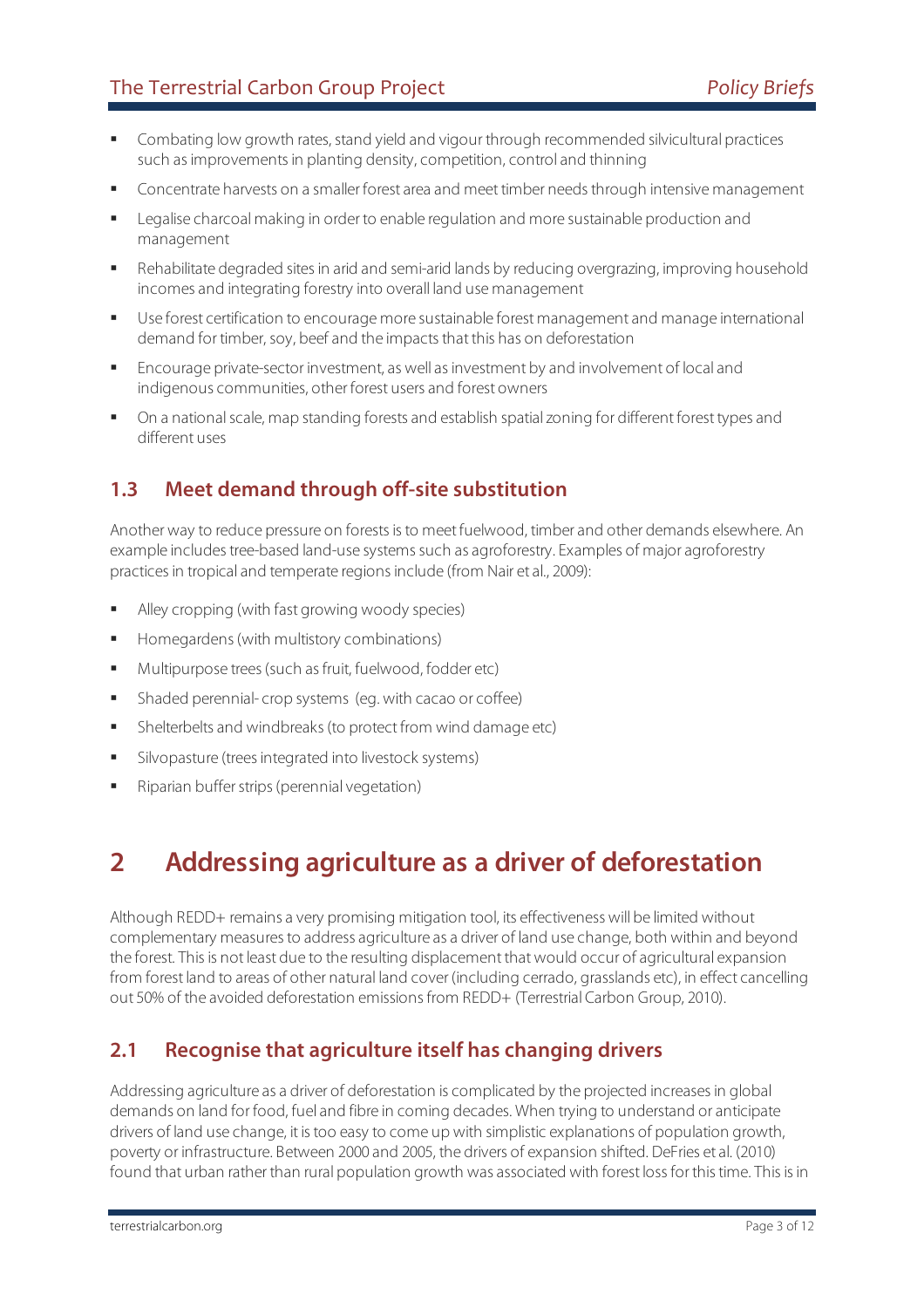contrast to the 1980s and 1990s when rural growth rates were found to be more important than urban rates. These results point to the importance of distant urban-based drivers and international demand for agricultural products and energy. It also suggests that small-scale production to support subsistence needs or local markets is no longer the dominant driver of deforestation in many places. Rather, it is urbanization that is leading to increased consumption levels and increased demand for agricultural products (DeFries et al., 2010). This link between urban population growth and forest loss is stronger in Latin America and Asia than Africa. Likewise, agricultural trade seems to be most strongly associated in Asian countries as a driver of deforestation (DeFries et al., 2010). The shift to more large-scale and mechanised agriculture has also played a role.

It is also important to realise that there are links between drivers of energy, food and water scarcity – and hence drivers of agricultural development. Energy and food are converging in a world where energy becomes food and food can become energy. More intensive farming practices usually mean more intensive energy use. Longer supply chains, transport and distribution infrastructure, biofuels and increased water use all drive these feedback loops. Improving producers' access to markets is an important area of investment, but it is also another factor that impacts on these converging sectors (Evans, 2010).

The drivers of agriculture will also vary for different agricultural systems and economies where the nature of subsistence, smallholder, industrial and commercial enterprises will all vary. Each type of agriculture will have different economics and will be influenced differently by trade rules, changing diets and supply and demand. There are also a significant number of landholders who are not part of the monetary economy. What all this points to the need for policy responses to be flexible and responsive to changing causes of land conversion over space and time (DeFries, 2010).

#### **2.2 Understand when intensive or extensive agriculture is appropriate**

Tensions between proponents of industrialized agriculture and smallholder agriculture are not only distracting but also constrain the development of any shared vision for agriculture globally (Negra and Wollenberg, 2011). Unfortunately, intensification in itself does not seem to result in land sparing, at least if not accompanied by specific policies and measures to deliver this outcome (Pirard and Treyer, 2010). Yield gains and intensification do not necessarily preclude expansion, and might lead to even further expansion because of increased profitability.

Many agricultural policies are disjointed and lack linkages with relevant non-agricultural policies. Closer coordination is needed between biofuel policies, forestry and agri-environmental policies (Lankoski and Ollikainen, 2011).

Where agricultural expansion is to be prevented, then rural economies will need to be diversified and alternative livelihoods created. If not alternatives are available, then business as usual will continue. In this context, rural poverty is an overarching issue with many connections to other factors, including sustainable forest management.

#### **2.3 Take practical action**

Tangible, practical and decisive actions can be just as important as grand plans. Practical actions for reducing emission in agriculture include improved crop and grazing land management, restoration of organic soils that have been drained for crop production and restoration of degraded lands. Additional actions include agro-forestry, set-asides, cropland conversion and improved livestock and manure management. Implementation of such measures will only be possible with appropriate policy programmes and economic incentives (Smith et al., 2007).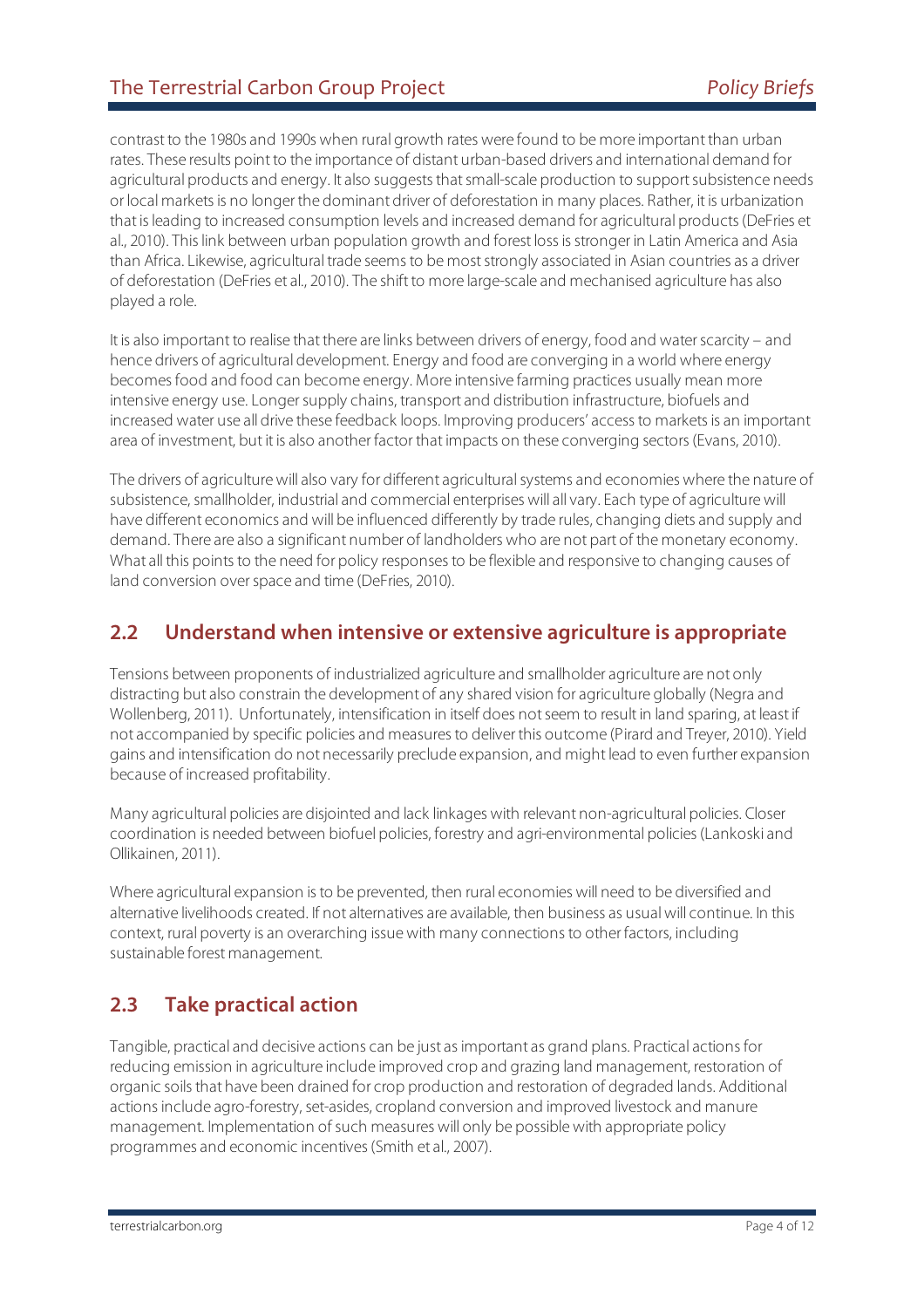Changes in production systems to increase resilience and regenerative capacity in agriculture could include:

- Reducing post-harvest losses (UNCTAD, 2010)
- Using locally sourced inputs (UNCTAD, 2010)
- Renewable bio-energy systems (UNCTAD, 2010)
- Knowledge- and labour- intensive rather than agro-chemical and energy-input intensive systems (UNCTAD, 2010)
- Conservation farming
- **Precision agriculture**
- Integrated water management and integrated crop management (WBCSD and IUCN, 2008)
- Specific practices such as composting, cover crops, mulching, crop rotation, stubble retention, green manure and intercropping.
- **Tree-based agricultural systems, such as agroforestry, for increasing productivity and sustaining** smallholder livelihoods (ICRAF, 2009).
- Restoration of degraded areas to improve soil quality (FAO, 2010a)
- Improved management of communal water resources (FAO, 2010a)
- **Informal seed systems to facilitate the exchange of plan genetic resources (FAO, 2010a)**
- Greater roles for small-scale farmers and farmer organisations (UNCTAD, 2010)

#### **2.4 Reform trade rules**

The global trading system itself needs to be redesigned to maintain the economic viability of agriculture as well as environmental sustainability (Kissinger and Rees, 2009). In order to create an enabling environment and change the incentive structure as part of targeted agricultural and fiscal policies that strengthen sustainable agriculture practices, UNCTAD (2010) suggests that policy measures at the international level could include:

- More diversified international supply chains with reduced reliance on a small number of agrocompanies
- Reformed international trade policies that are supportive of ecological agriculture
- Improved market access for developing country producers

The important thing is to ensure that any trade arrangements that open national agricultural markets to international competition must not come before basic national institutions and infrastructure are in place. Otherwise local agricultural sectors can be undermined (Kiers et al., 2008).

#### **2.5 Use innovative financing options**

There are innovative financing and insurance options that could be learnt from, more widely adopted and scaled up. Examples include insurance programmes (including insurance for inputs), marketing systems, access to credit and finance to builds assets, and diversified rural economies and markets. Diversified farm systems are also important; along with other mechanisms for reducing reduce risk. The private sector has a role, not least because the 'demand side' needs to be integrated into any action on supply. In order to incentivise alternative approaches to agriculture, national policy measures could include promoting: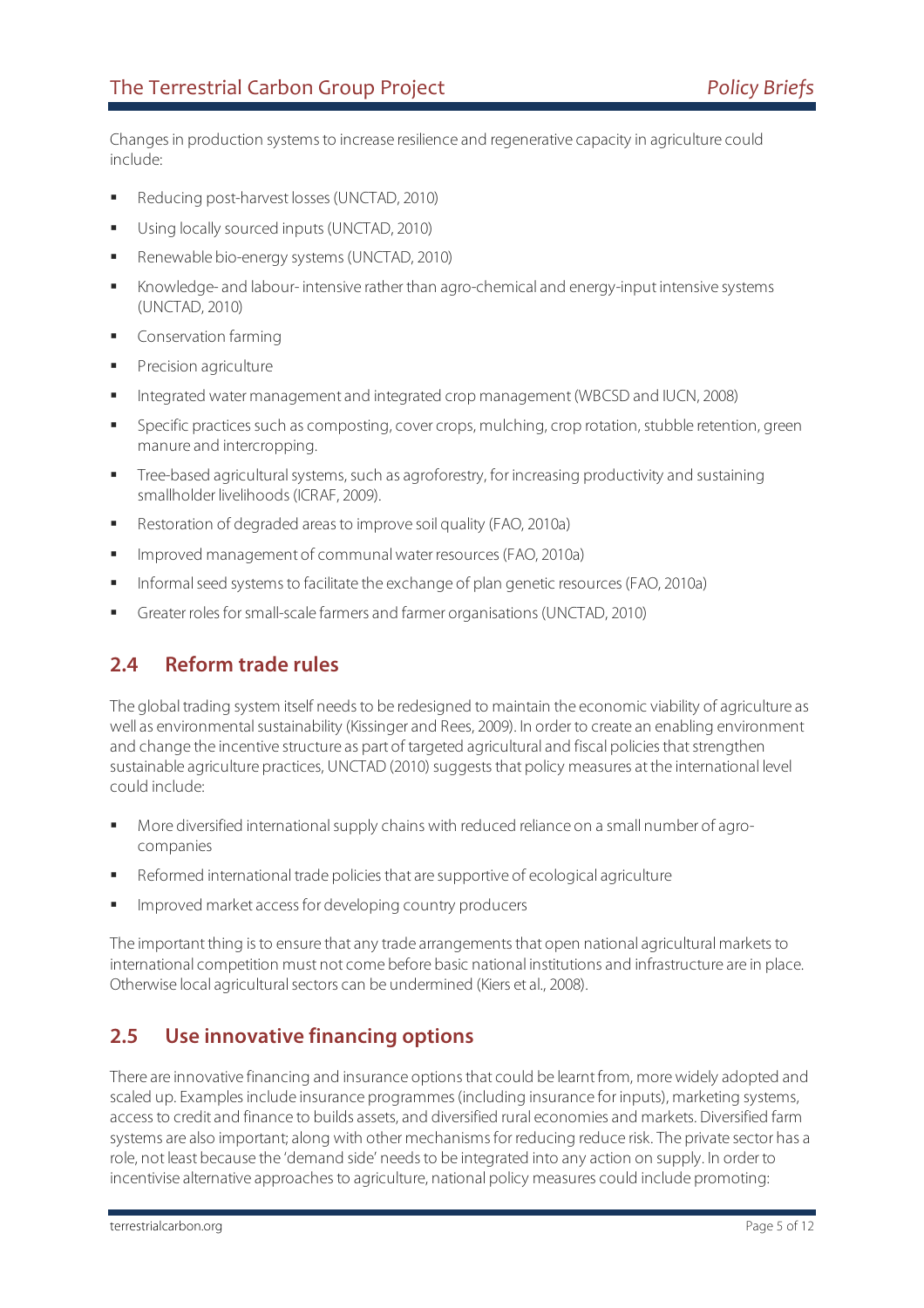- Non-traditional sources of finance, improved financial services and credit access (FAO, 2010a; UNCTAD, 2010)
- Greater focus on marketing and commercial services (FAO, 2010a)
- Insurance programmes and safety net programmes
- Modified tax and pricing structures (UNCTAD, 2010)
- Incentives to improve the management of previously cleared land (Gibbs et al., 2010)

Small farmers have a limited asset base to absorb carbon project risk (Shames and Scherr, 2010). For this reason, the FAO (2010a) suggests public financing for mitigation at the sub-sectoral or regional level, rather than smallholder scale (FAO, 2010a). Another solution could be a hybrid model, where the carbon payment is distributed between the farmer, the community, broader conservation initiatives and project monitoring and management (Shames and Scherr, 2010). Alternative sectoral approaches are possible too. Agribusiness and the food industry also both have the potential to reduce transaction costs by implementing mitigation projects within their existing supply chains and corporate infrastructure (Shames and Scherr, 2010; Negra and Wollenberg, 2011). Positive results can also come from policies that support micro-enterprise development, which reduces reliance on land and provides alternative livelihoods that require less space (Muriuki et al., 2010).

In the context of agriculture, financing mechanisms may need to overcome conceptual divisions between adaptation and mitigation and between climate change and development activities (FAO, 2010a). The adoption of improved agricultural practices can potentially result in both mitigation and adaptation (FAO, 2010b). Indeed, when it comes to agriculture, mitigation may be more of a co-benefit facilitated by additional incentives that build on other actions such as adaptation.

## **3 Increasing soil carbon in forestry and agriculture**

#### **3.1 Recognise the different impacts of different land uses**

Soils are a major provider of ecosystem services (Sanchez et al., 2009). Meanwhile, soil carbon sequestration (enhanced sinks) holds 89% of the technical mitigation potential of agriculture (Smith et al., 2007). Soil carbon refers to the total carbon in soils and includes both organic and inorganic carbon (Walcott, 2008). The global soil carbon pool is about three times the size of the atmospheric pool and almost 4 times the size of the vegetation pool. This means that any proportional change in the soil carbon pool will have a significant effect on the global carbon budget (Nair et al., 2009). In terms of sequestration, most focus is on soil organic carbon (SOC), which has shorter timescales for cycling with the atmosphere than inorganic carbon (decades compared to thousands of years).

Soil organic carbon (SOC) is an extremely valuable resource. High SOC levels are essential for improvements in water and nutrient holding capacity, soil structure and biotic activity – all responsible for maintaining consistent yields and potentially improving productivity and reducing agricultural pressures on forests (Lal, 2004).

Of particular importance is how SOC changes with land use change. When land use change occurs, the equilibrium between carbon inflows and outflows in soil is disturbed. Eventually a new equilibrium is reached in the ecosystem. Even so, there are considerable uncertainties regarding the degree of change in soil carbon stocks following the transition from one vegetation type to another (Murty et al., 2002).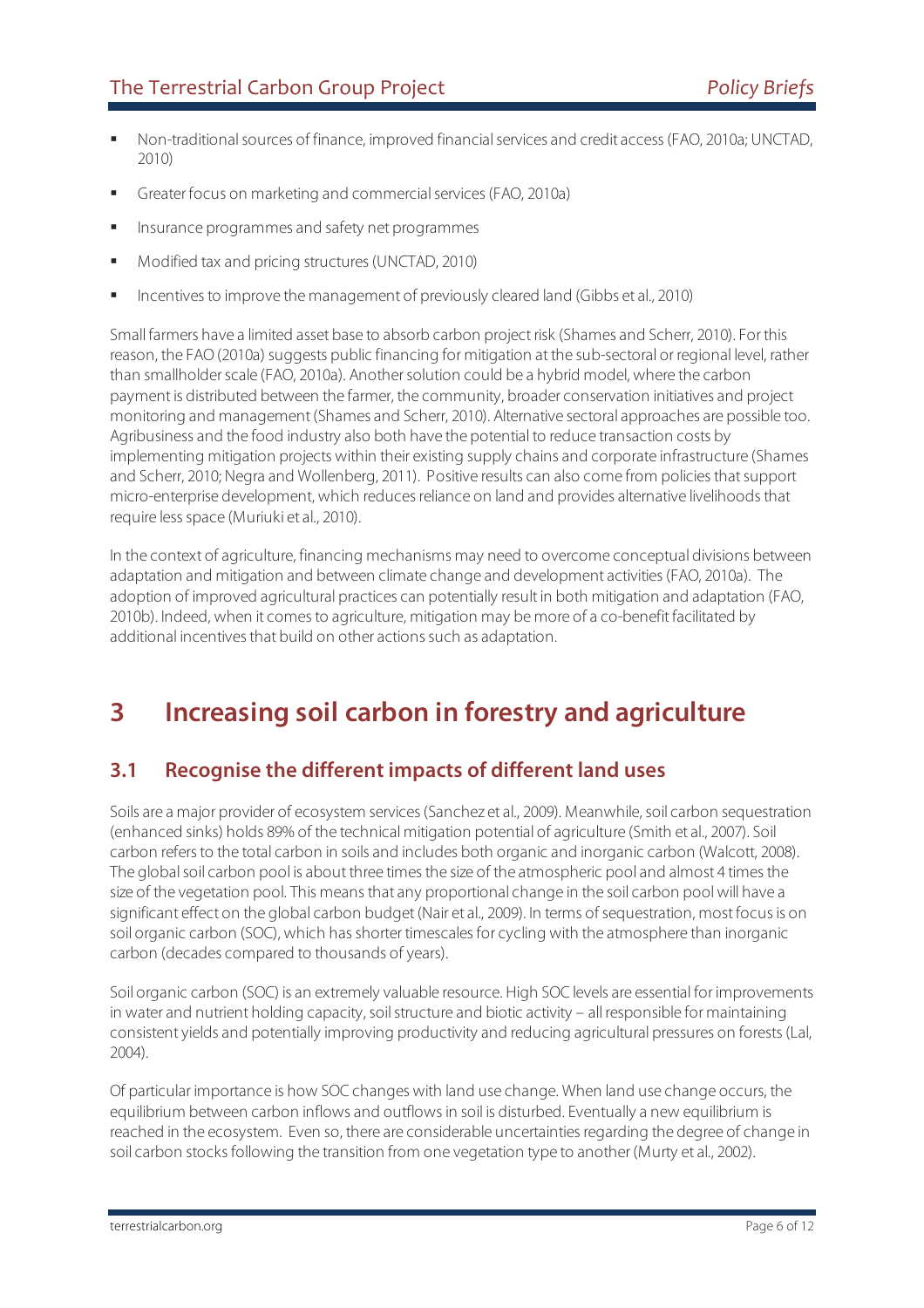According to meta-analysis by Guo and Gifford (2002), soil carbon stocks decrease after land use changes from:

- Pasture to plantation
- Native forest to plantation (in some instances, a broadleaf plantation placed on to prior naturally regenerated secondary forest or pasture did not affect soil carbon stocks, whereas pine plantations reduced soil carbon stocks)
- Native forest to crop (soil c stocks are halved in the topsoil but not affected at depth)

Soil carbon stock increase after land use changes from:

- **Native forest to pasture (when forest is cleared to establish pasture, consideration aboveground** carbon in vegetation is lost, while there may not necessarily be declines in soil carbon)
- Crop to pasture
- Crop to plantation
- Crop to secondary forest

#### **3.2 Address permanence and leakage**

It is important to realize that there are non-permanence and leakage risks in agriculture just as there are in other sectors. While agriculture accounts for approximately 10-12% of total global anthropogenic emissions of greenhouse gases, proportionally, CO2 emissions account for only 9% of the total, while N2O accounts for 46% and CH4 accounts for 45% (Smith et al., 2007; UNCTAD, 2010). So, while carbon sequestration is important, so too is full accounting for all greenhouse gases. That said, it should be possible to design approaches that deal with leakage. Examples of modalities/procedures could include national/sectoral/sub-sectoral approaches, conservative approaches, buffers and insurance (FAO, 2010b).

Carbon is only one of the key elements of humus (Lal, 2004). Lal (2004) estimated that 1 Gt of carbon sequestration would require 80 million tonnes of nitrogen (N), 20Mt of phosphorus (P) and 15 Mt of potassium (K). This compares to the aggregate global consumption of fertilizer in 2008/09 of approximately 156 Mt for N,P,K (IFA, 2009). Sources for such elements could include biological nitrogen fixation, recycling from the subsoil, aerial deposition and the use of biosolids and crop residues (Lal, 2004). In addition, enhancing SOC stock increases the soils capacity to oxidize methane (CH4), especially under no-till farming, but can also exacerbate emissions of nitrous oxide (N<sub>2</sub>0) (Lal, 2004). This is why it is important that fluxes of CH4 and N20 are also considered along with SOC sequestration (Lal, 2004).

The limit to carbon sequestration, after which soil carbon can no longer increase, is referred to as carbon saturation. This limit can vary depending on soil condition (Walcott, 2008). Soil sink capacity and permanence are related to clay content, mineralogy, structural stability, landscape position, moisture and temperature regimes and ability to form and retain stable micro-aggregates (Lal, 2004). The implication is that soil carbon sequestration payments would not be made in perpetuity, whether the saturation point is reached in 20 or 100 years. However, short-term payments may be feasible and deliver permanence where they result in the transition to more productive and resilient agricultural systems (FAO, 2010a).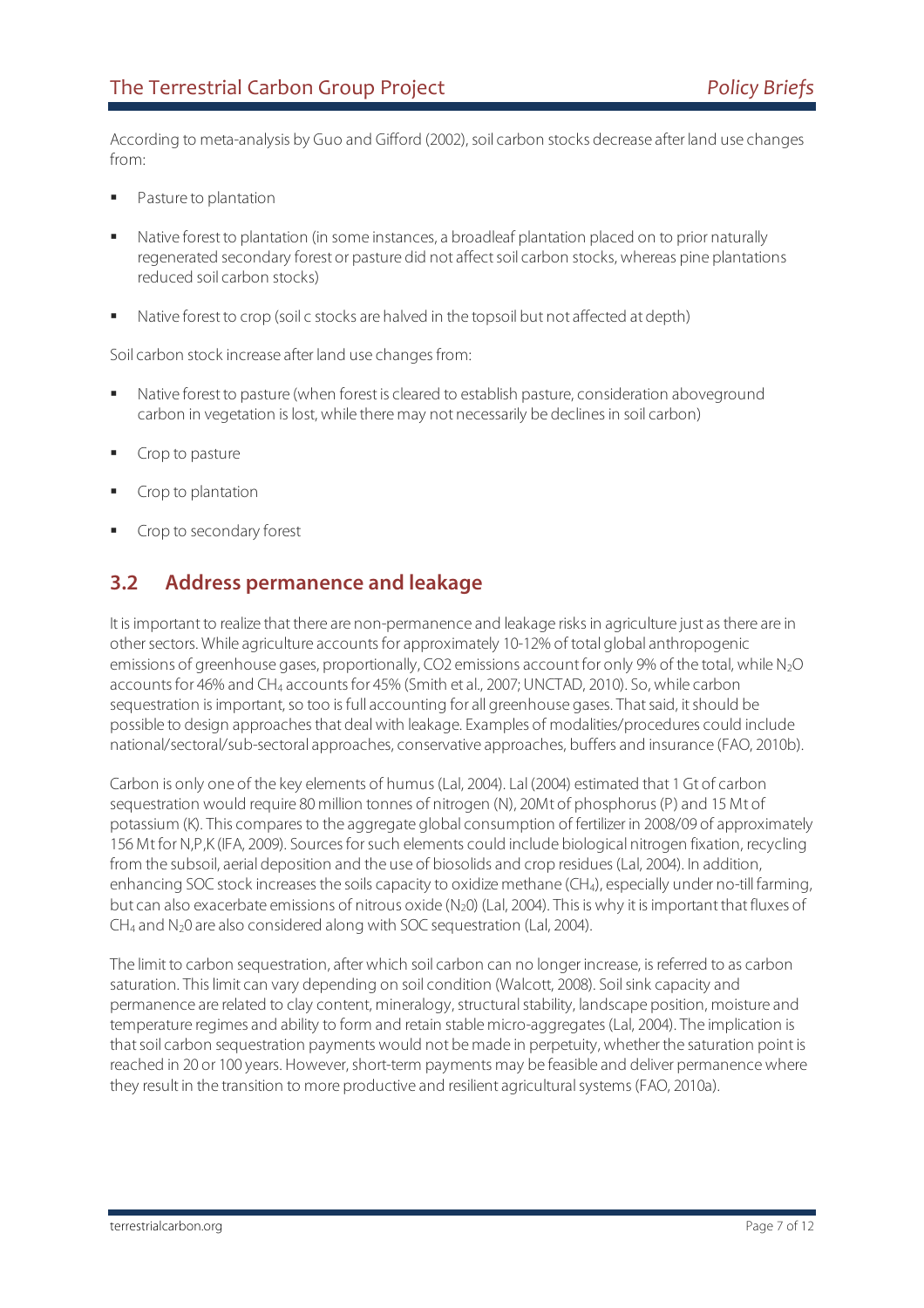#### **3.3 Look beyond incentive payments**

It is often assumed that incentive payments will lead to carbon sequestration taking place on marginal lands, due to lower opportunity costs. Yet, land with favourable soil and climatic properties may have a higher carbon sequestration potential than marginal land. In addition, more productive lands may have more crop residue and biomass to work with, potentially outcompeting marginal lands in terms of effectiveness at sequestering carbon, from both a biophysical and economic point of view (Antle and Stoorvogel, 2008). This challenges the assumption that carbon sequestration activities will be focused on marginal lands, at least where only economic forces are at play. In such circumstances, where poor farmers are located in marginal semi-arid areas with sandy soils and higher rates of land degradation, impacts on poverty are also likely to be relatively small (Antle and Stoorvogel, 2008). In other words, it won't necessarily remediate the reality that Lal (2004) described as "marginal soils with marginal inputs produce marginal yields and perpetuate marginal living".

Carbon payments alone are not likely to transform unsustainable systems into sustainable ones. Like most payment for ecosystem services, they are more likely to have a positive impact in an enabling economic and institutional context (Antle and Stoorvogel, 2008). It is also inevitable that some forms mitigation at the scale of smallholder agriculture will not be cost effective, meaning alternative approaches will be required (FAO, 2010a).

At present there is a lack of policy vision and strategy from the agricultural sector in countries in which soil carbon could have a place. A more diversified response is needed at the international level, beyond carbon markets. There is scope to encourage enhanced soil carbon through NAMAs, NAPAs and also non-UNFCCC mechanisms and green growth strategies. It may also be possible to develop policies that deliver an incentive for a related activity, rather than the actual production of soil carbon. In other words, carbon is the co-benefit, not the other way around.

#### **3.4 Promote sustainable agricultural practices**

In agriculture, modifying the management practices of existing land uses can be as significant as total land use change. For example, SOC can be enhanced through sustainable agricultural technologies such as notill farming, composts and mulching, leguminous cover crops, water harvesting, agroforestry, integrated farming systems and the careful use of chemicals (Lal, 2004). Though improved agronomic yields in rainfed agriculture, low SOC stock can be also enhanced. These improvements can come from improved water conservation, water harvesting and water-efficient farming systems (Lal, 2004). Despite this, it is important to note that there are no guarantees for the sequestration potential of no-till. The benefits can be overemphasised and there have been different results reported for no-till versus conventional-till farming, not all resulting in an increase in SOC pool in NT (see for example Christopher and Lal, 2009). There is also evidence that it is the combination of conservation farming practices, rather than isolated treatments, which can lead to improved CO2 mitigation potential - such as no-till, stubble retention and N fertilization combined. See for example Wang and Dalal (2004). In more recent work on vertisols in a semiarid subtropical region, Dalal et al. (2011), found that tillage effects on SOC and soil total N were small. While crop residue retention and N fertilisation did have benefits/ particularly in the early years, it does not seem that these benefits keep accruing over time.

#### **3.5 Recognise the potential of rangelands**

From a carbon point of view, grassland ecosystems, including rangelands, are very important. Grasslands occupy two-thirds of global agricultural area and represent a major terrestrial carbon stock which has the potential to be increased with appropriate management (FAO, 2009; Neely et al., 2009). Globally, there are approximately 120 million pastoralists who are responsible for more than 5000 million hectares of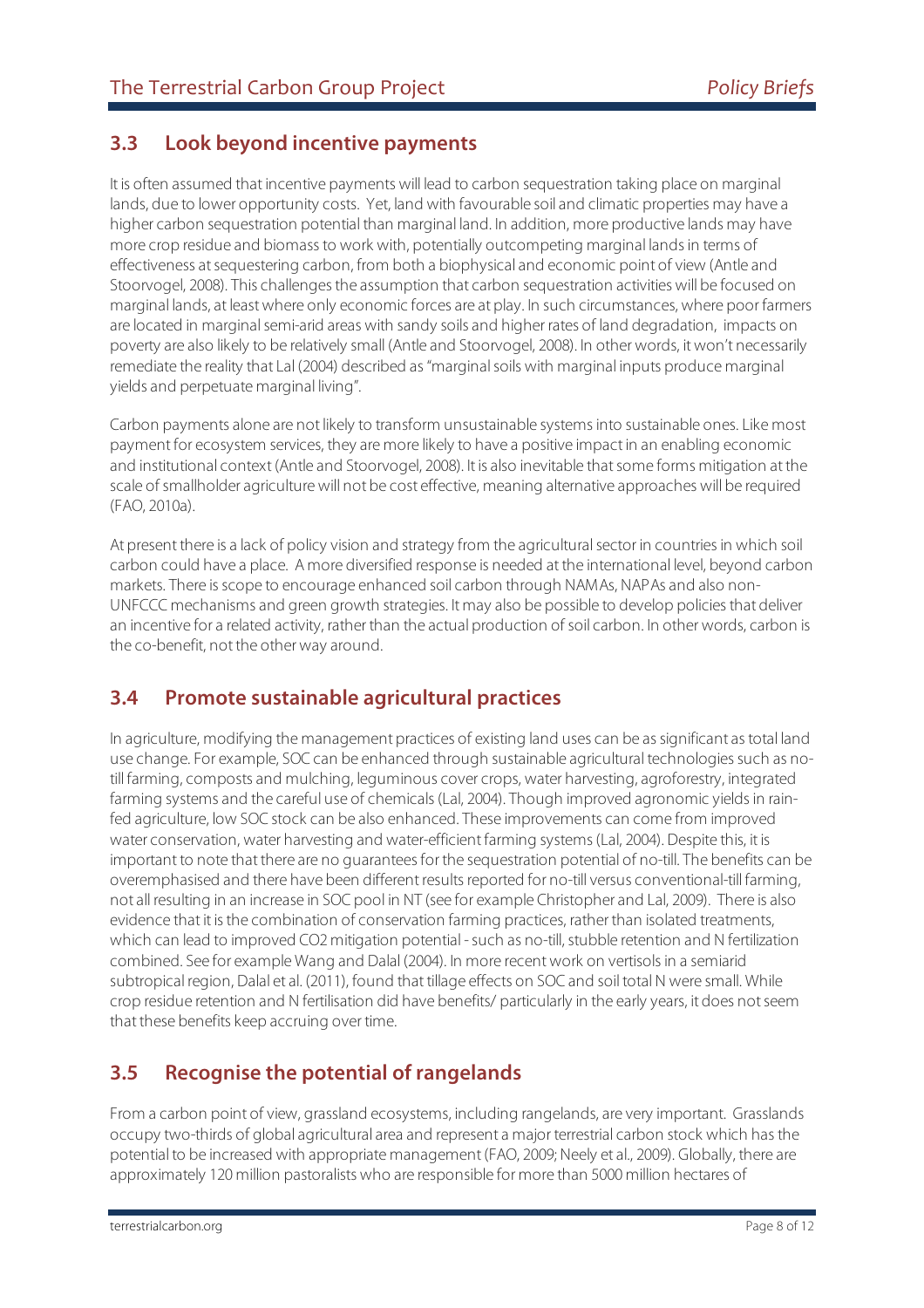#### The Terrestrial Carbon Group Project *Policy Briefs Policy Briefs*

rangelands, which store up to 30% of the world's soil carbon (Tennigkeit and Wilkes, 2008). Estimates suggest that improved rangeland management has the biophysical sequestration potential of 1300-2000 MtCO<sub>2</sub>e up to 2030 (Tennigkeit and Wilkes, 2008). This technical mitigation potential of grasslands is greater than that for methane emissions from ruminant animals or manure management emissions (FAO, 2009). Grassland management interventions that can increase carbon inputs to the soil, increase above ground woody vegetation and reduce losses in vegetation include (FAO, 2009):

- Introduction of new species and varieties
- Fire management
- Restoration of organic soils and degraded lands
- Extending the use of perennial crops
- Increasing tree cover in silvopastoral systems
- Managing grazing intensity and duration/periodicity
- Improving pasture quality

As with smallholder cropland based carbon finance projects, the need for aggregating carbon assets and the potential role of organisations as 'aggregators' should to be considered (Tennigkeit and Wilkes, 2008).

Here, it is also worthwhile highlighting the potential role of livestock in extensive rangeland systems. The challenge for policy makers, researchers and practitioners will be to envisage new ways to integrate animals into ecosystems in order to foster regeneration, rather than reduce resilience. This is particularly the case in complex ecosystems that need "gentle continual disturbance" in order to flourish (Janzen, 2011, in press).

#### **3.6 Roll-out and scale-up demonstration projects**

A key barrier to action on enhancing soil carbon is the lack of evidence on what actually needs to be done. In turn, it is unclear what value soil carbon actually has in terms of productivity and sustainability. Greater evaluation is needed of both the costs and benefits of the range of options (and incentives) available to increase soil carbon.

The development of cost-effective, easy to use tools and methodologies and spatially-resolved, accurate data-gathering is needed to expand focus to all land classes (including complex landscapes), regions, and carbon pools.

While some have sophisticated measurement and monitoring capacity, in general, non-Annex I countries have limited data-gathering capacity and access to reliable existing datasets and conversion equations. Existing reports and international guidance provide a solid foundation for current and future work. However, there are significant differences in guidance for reporting emissions and sequestration across scales and sectors and streamlined processes are needed for approving consistent definitions, standards, and methodologies. Efforts to improve convergence and consistency can produce synthesized scientific knowledge, harmonized reporting guidelines and methodologies, compatible terminology, definitions, and classifications, and integrative modelling. Likewise, expanding and building regional and global networks can provide needed linkages across field research and technological advancements and facilitate access to tools, databases, technical support, infrastructure, and extension services.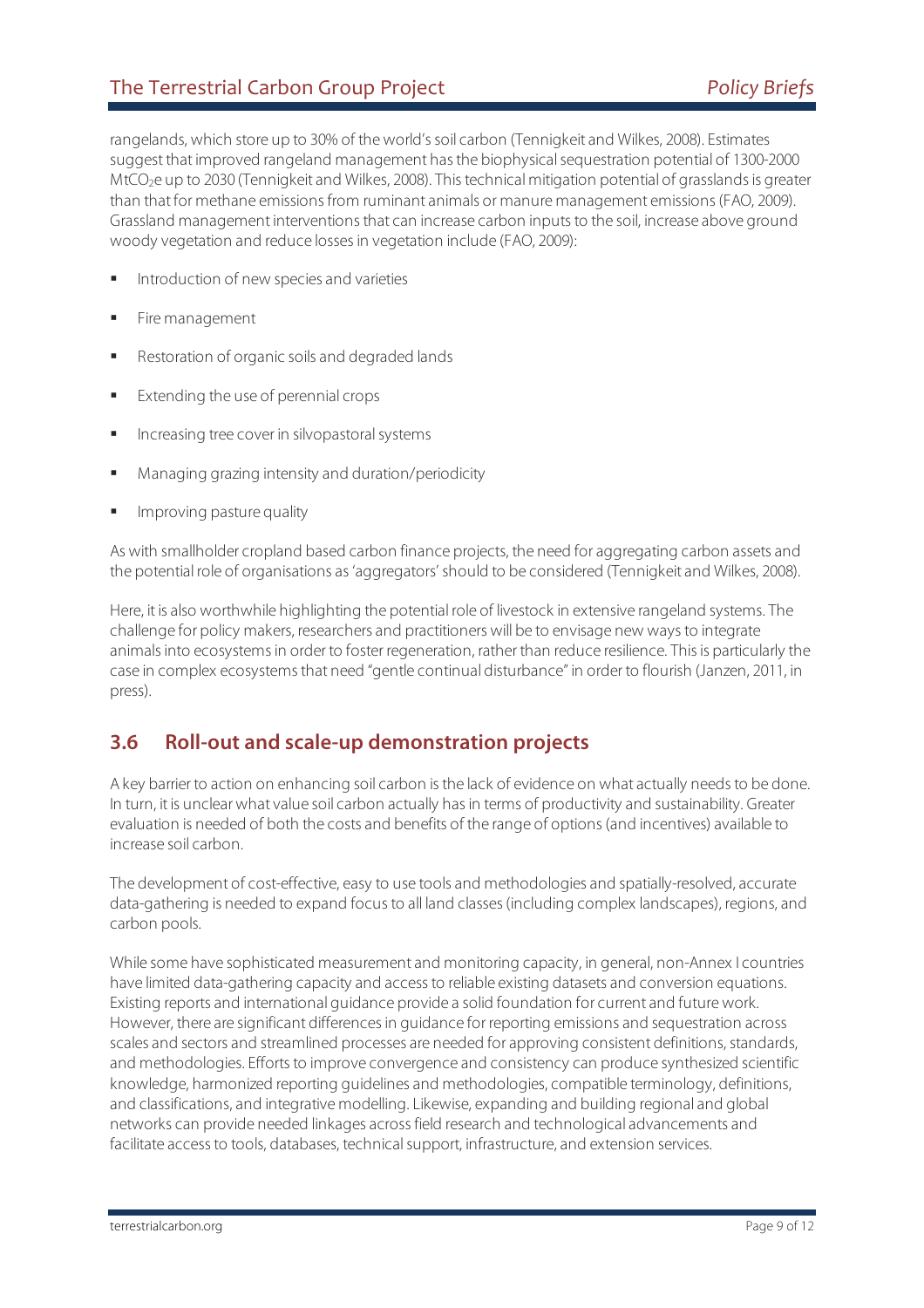Diverse local, national, and regional circumstances can be accommodated by developing a regionallyrelevant mix of management practices, measurement approaches, conversion equations, and models as well as planning for changing regional climatic conditions.

Demonstration projects would be valuable where they contribute to the evidence of the benefits of soil carbon for factors such as productivity and soil fertility and a greater understanding of permanence.

Comprehensive soil inventories are needed to facilitate both this understanding and MRV. National soil inventories are a good first step, followed by adequate MRV systems. Greater capacity will be needed to implement these actions, including institutional capacity. The high cost of MRV also needs to be addressed.

NAMAs are a possible way to get started. Lessons can also be learnt from a range of existing responses including the CDM and A/R, Voluntary Carbon Standard, MRV in the forestry sector, the process of creating inventories of land use and emissions in individual countries, including projects to quantify soil carbon.

## **4 Where to from here?**

#### **4.1 Allow time for transition**

Full implementation of all the essential functions and organisations required for a comprehensive system to deliver terrestrial carbon mitigation will require an evolutionary process, planning for which means taking a long-term view. It means considering not only the systems to be established today, but how these systems will be compatible with the later inclusion of other land uses (Terrestrial Carbon Group, 2009c). For example:

- The functions and institutions (including reserves, registers and exchanges) originally established for REDD+ will need to be "upwardly compatible" with the later inclusion of agriculture and other land uses.
- Common data requirements of different land uses should be determined to allow the coordination of data gathering and interpretation in these areas, even if one land use will not be phased into the accounting until after another. This will avoid duplication and maximise effectiveness of the resources available.

Generating the economic impetus for such action will inevitably require a mix of sources of funding including international funds, and international trading – under bilateral, multilateral and/or global arrangements - where the unit of product is based upon emissions reduced or carbon sequestered.

To be scalable and sustainable over the long run, long-term effective participation of both the public and private sectors in both developing and developed countries will be required. In practical terms, to achieve scale and sustainability, the system must be flexible and take into account evolving capabilities and resources over time. It must be capable of delivering the necessary mitigation potential from the AFOLU sectors, starting with REDD+.

Time needs to be allowed for new policies and frameworks to work. Too often reforms are abandoned before they've had a chance to evolve. As has been highlighted in this report, local context is important. Just as it is important not to generalise too much from context specific successes, so too is it important not to generalise too much from context specific failures.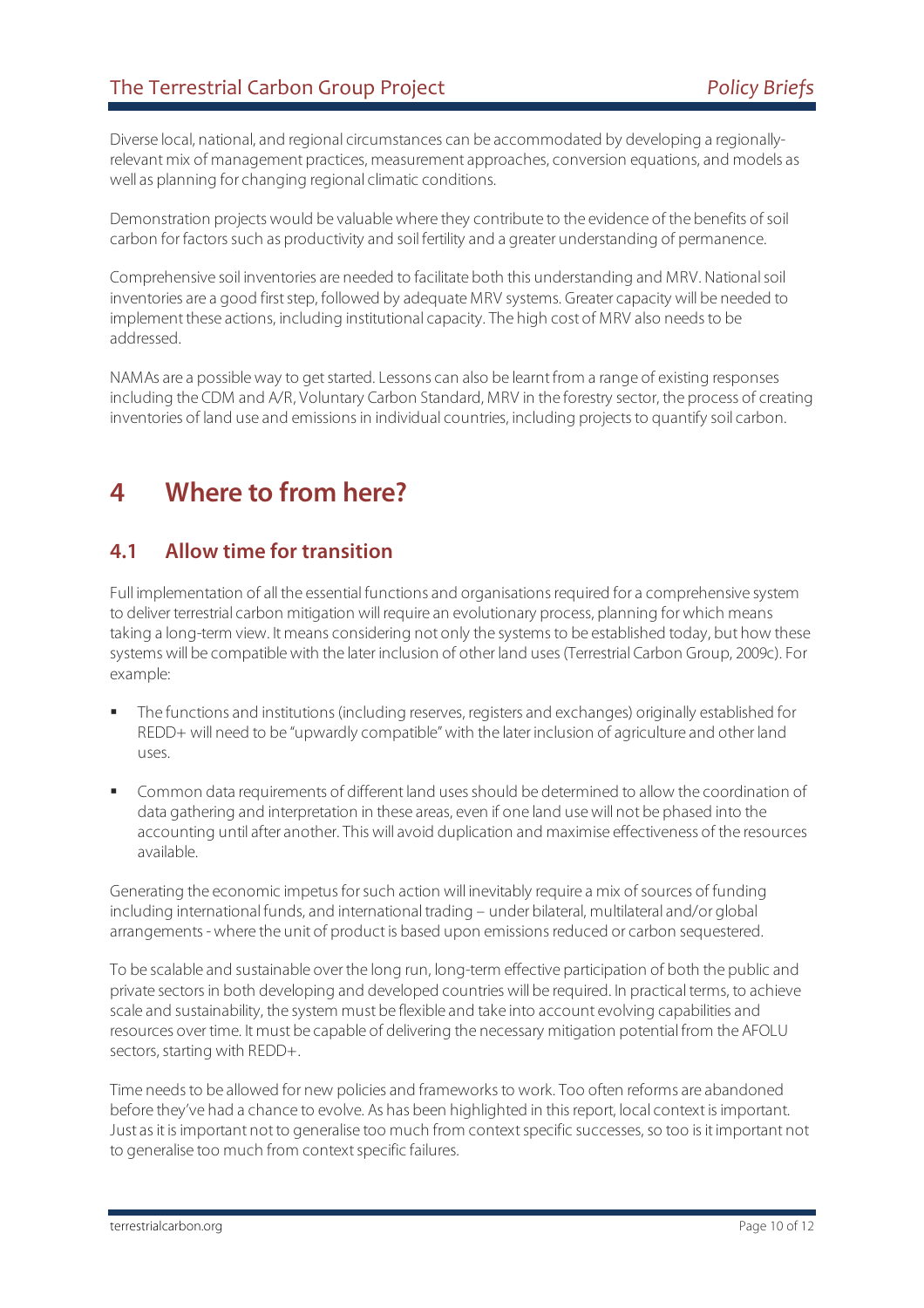## **4.2 Get the institutional framework right**

At the national scale, institutions are needed to establish clear governance frameworks between national and regional governments and to create credible and transparent systems and institutions to certify and audit the production of carbon mitigation as well as to coordinate with international institutions. This does not necessarily mean new institutions are required. Circumstances will vary from country to country depending on current capacity, financial resources and whether responsibility for functions can be taken on by existing organisations without conflicts of interest. In an assessment of policy, institutional, economic, and scientific developments in twenty countries (Terrestrial Carbon Group, 2011b) it became clear that there were some common elements of successful national approaches. For example, characteristics of success include:

- 1. A national climate change plan or other overarching policy is used to signal the government's intent and ensure coordination between government policies, regulations and departments. Such coordination is made a priority and includes links between national and sub-national approaches.
- 2. A multi-sectoral approach is taken to addressing the drivers of deforestation and forest degradation. For example, agroforestry is promoted to enhance farm forest cover and secure future timber supplies.
- 3. Incentive systems are built upon the recognition that both voluntary fund-based approaches and market-based system approaches have different merits and will be appropriate in different circumstances.
- 4. Investments are fit-for-purpose and build upon existing equipment available, technical capacity and expertise, with human capacity being harnessed where possible.
- 5. Regional cooperation and coordination is undertaken to maximize policy effectiveness. Such cooperation is in conjunction with capacity development at the national level.

It is clear that linkages between agriculture and forestry add another important dynamic affecting the broader context and responses to it by both policy makers and individual decision makers on the ground. Common solutions for managing these linkages include better land use planning, scenario modelling, cross sectoral cooperation in the public and private sector and inter-district, inter-state and international cooperation across borders. Land-use planning involves determining which area of land will be used for what purpose so as to optimise sustainable development outcomes. Land use planning is inherently political. There will always be winners and losers, so decisions (and tradeoffs) must be made. Mechanisms are needed to allow decision makers to compare various pathways and directions. A key issue is the need for publicly available spatial data to allow for spatial planning and for stakeholder input into the process. Not all spatial planning is equal - there is good and bad - depending on how economic and ecological factors are reconciled. A publicly available online tool to allow for hypothetical 'scenarios' to be tested could be useful to simulate the consequences of decisions, raise awareness and envisage alternative futures.

#### **4.3 Work Together**

In addition to precedents for many of the types of institutions required at the international and national level, it is also possible to learn from early experience. Implementation of effective land based mitigation requires a high level of technical, scientific and inter-stakeholder cooperation, capacity building and support. At all scales, work is already being done to lay down this foundation through the efforts of forest countries with support from developed countries. The next step is to ensure greater coordination between and across these scales of implementation.